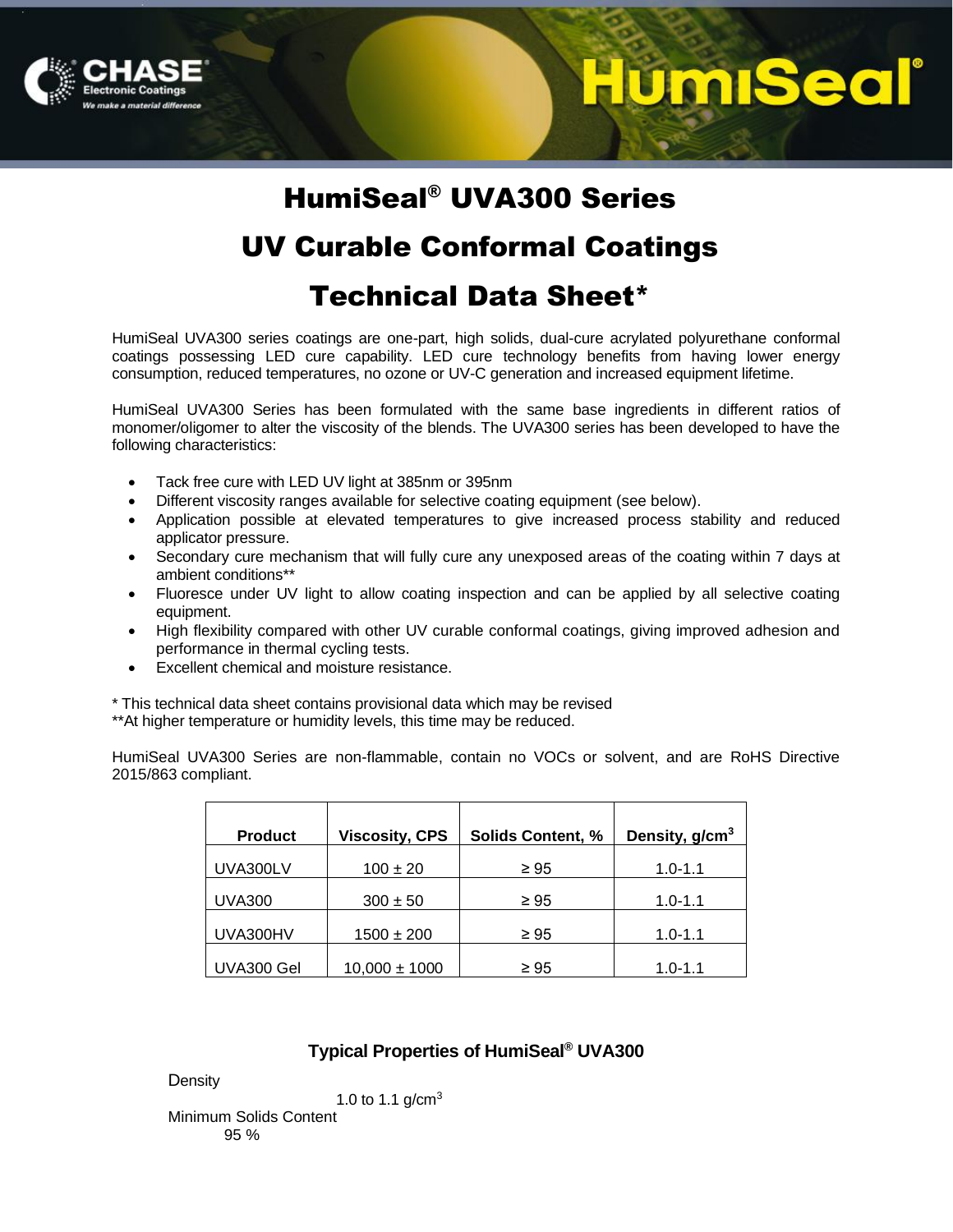

Viscosity, per Fed-Std-141, Meth. 4287  $300 \pm 50$  centipoise Recommended Coating Thickness 25 - 130 microns Shelf Life at Room Temperature, from DOM 12 months

Flash Point

 $>100^{\circ}$ C

Recommended UV Cure **See Curing See Curing section below** See curing section below Thermal Shock, 50 cycles per MIL-I-46058C  $-65^{\circ}$ C to 125°C Shore Hardness A / D 80 / 28 Flammability, meets UL-94 V-1 Dielectric Withstand Voltage, per MIL-I-46058C  $\rightarrow$  5000 V Surface Insulation Resistance, per IPC-J-STD-004 (mod.) 8.75 log<sub>10</sub> Ohms Resistance to Chemicals **Excellent** 

### **Application of HumiSeal® UVA300 Series**

Conformal coatings can be successfully applied to substrates that have been cleaned prior to coating and also to substrates assembled with low residue, 'no clean' assembly materials. Users should perform adequate testing to confirm compatibility between the conformal coating and their particular assembly materials, process conditions and cleanliness level. Please contact HumiSeal for additional information.

HumiSeal® UVA300 series are specifically formulated for immediate use. No additional dilution is required.

### **Spraying**

- HumiSeal UVA300LV Low viscosity version suitable for airless film coater type application.
- HumiSeal UVA300 Standard viscosity version suitable for swirl and spray type applications.
- HumiSeal UVA300HV High viscosity version suitable for standard selective coating equipment.
- HumiSeal UVA300 Gel Gel version suitable for automated needle dispensing, but may also be applied manually.

The air source used for spraying must be dry (a dry inert gas is highly recommended) to prevent premature curing via the secondary cure mechanism. The spraying should be done with adequate ventilation so that the vapor and mist are carried away from the operator.

### **Brushing**

HumiSeal<sup>®</sup> UVA300 series may be applied by brush for rework or touch up only. Brush must be cleaned with solvent promptly after use.

### **Clean Up**

To flush equipment and clean uncured HumiSeal® UVA300 series, non-alcohol based solvents should be used. HumiSeal® Thinner 521/Thinner 521EU is recommended.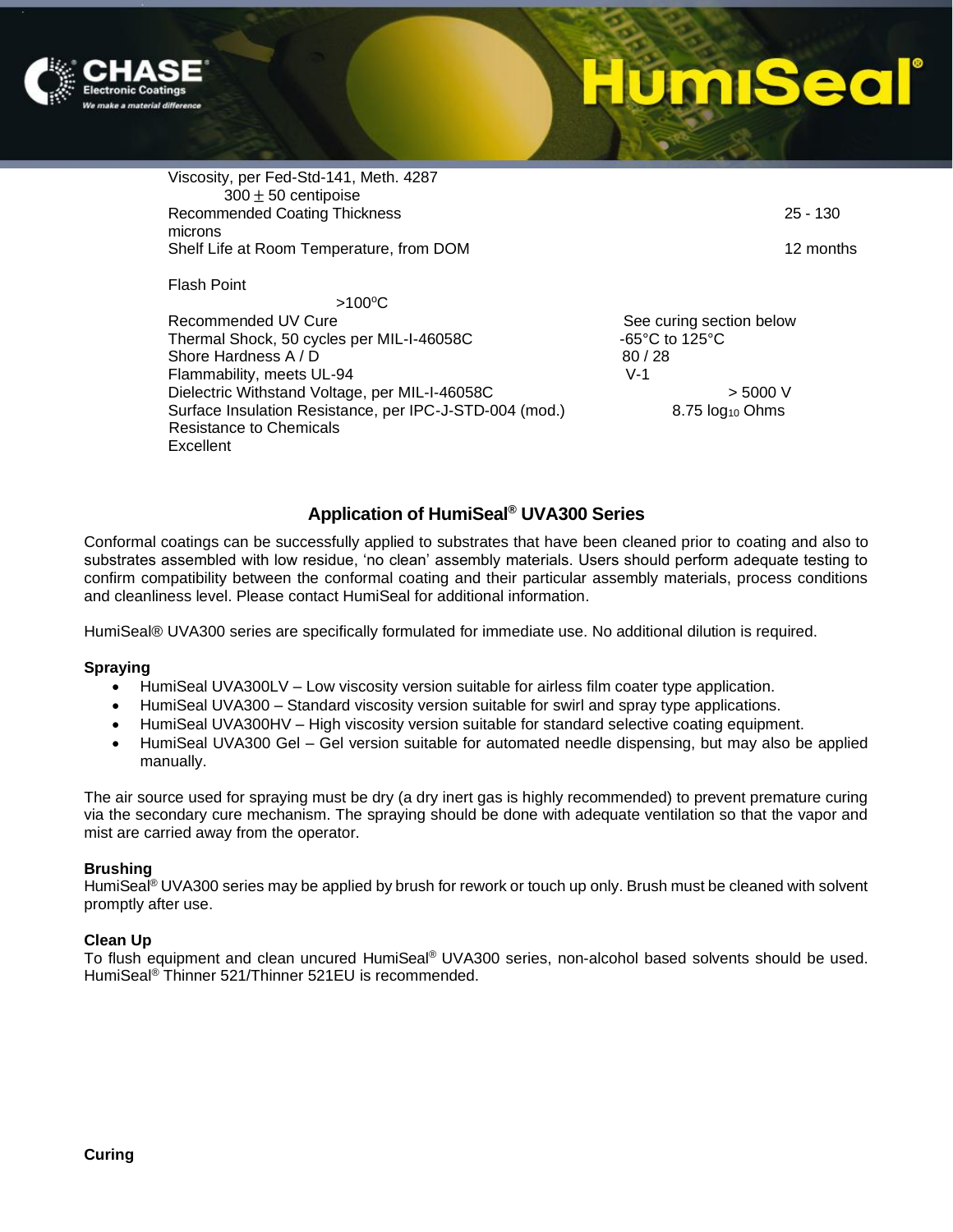

## **ImiSeal**

#### **Rework**

HumiSeal<sup>®</sup> UVA300 series are highly cross-linked UV cured coatings. The cured film has a high degree of environmental and chemical resistance and will be more difficult to remove than traditional conformal coatings. Thermal displacement and mechanical abrasion are suitable options for rework of HumiSeal® UVA300 series.

#### **Storage**

HumiSeal<sup>®</sup> UVA300 series are photosensitive. The product should not be exposed to direct sunlight or full spectrum fluorescent lighting. Material should be stored away from excessive heat, in tightly closed opaque containers at 0 to 25°C to ensure maximum shelf life is achieved. Prior to use, allow the product to equilibrate for 24 hours at room temperature. HumiSeal® UVA300 series are moisture curing coatings and care should be taken to protect process vessels and partial containers from moisture. Partial containers must be purged with a dry, inert gas such as dry air, nitrogen or argon before closure, otherwise premature polymerization by atmospheric moisture will occur.

#### **Caution**

Application of HumiSeal® Conformal Coatings should be carried out in accordance with local and National Health and Safety regulations.

Use only in well-ventilated areas to avoid inhalation of vapours or spray. Avoid contact with skin and eyes.

### **Consult MSDS/SDS prior to use.**

### **Contact HumiSeal®**

**HumiSeal North America** 201 Zeta Drive Pittsburgh, PA 15238 USA Tel: +1 412-828-1500 Toll Free (US only): 866-828-5470 [sales@humiseal.com](mailto:sales@humiseal.com)

**HumiSeal Technical Center** 295 University Avenue Westwood, MA 02090 USA Tel: +1 781-332-0734

Fax: +1 781-332-0703 [techsupport@humiseal.com](mailto:techsupport@humiseal.com)

**Humiseal India** J-154 M.I.D.C Bhosari Pune 411 026 Maharashtra India Tel +91 20 66308098

**HumiSeal Europe** 505 Eskdale Road, IQ Winnersh Berkshire RG41 5TU UK Tel: +44 (0)1189 442 333 Fax: +44 (0)1189 335 799 [europeansales@chasecorp.com](mailto:europeansales@chasecorp.com) 

**HumiSeal Europe Support** Tel: +44 (0)1189 442 333 Fax: +44 (0)1189 335 799 [europetechsupport@chasecorp.com](mailto:europetechsupport@chasecorp.com)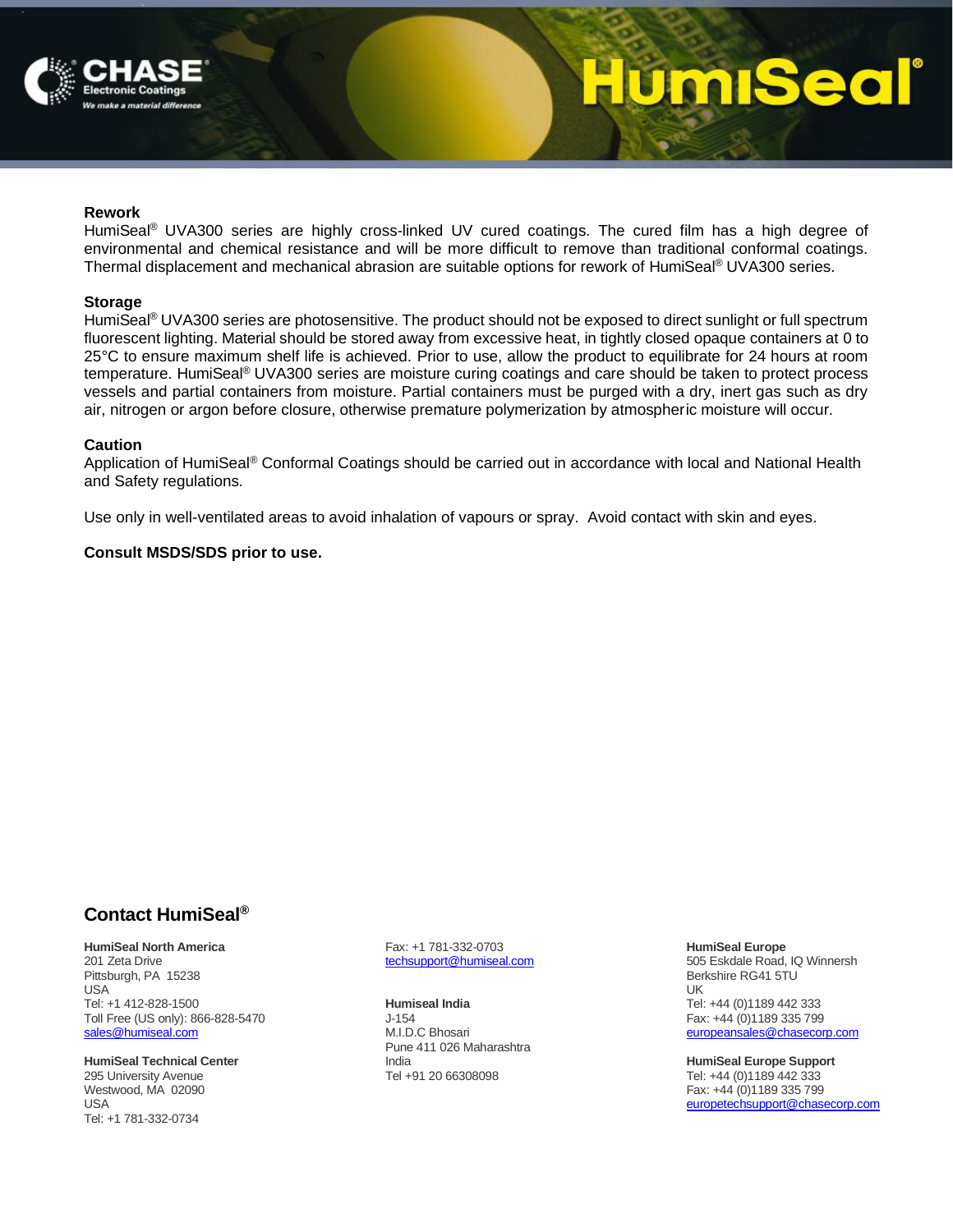

## **HumiSeal**®

**HumiSeal S.A.R.L** 4/6 Avenue Eiffel 78420 Carrieres -Sur -Seine France

Tel: +33 (0) 1 30 09 86 86 Fax: +33 (0) 1 30 09 86 87 [humiseal.sarl@chasecorp.com](mailto:humiseal.sarl@chasecorp.com)

**HumiSeal Asian Support** Tel: 852 -9451 -6434

Fax: 852 -2413 -6289 [asiatechsupport@humiseal.com](mailto:asiatechsupport@humiseal.com)